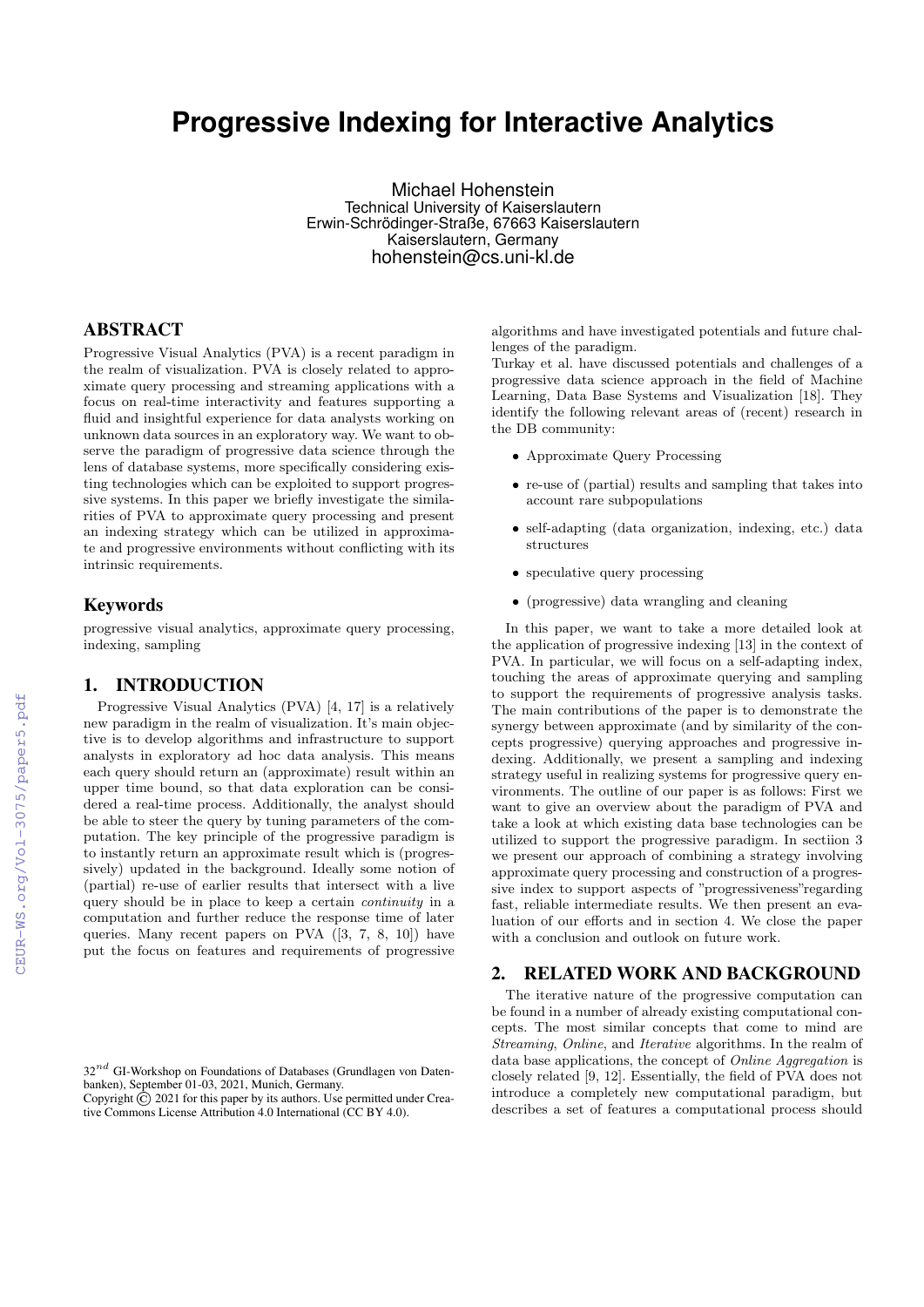fulfill to to be classified as progressive, Stolper, Aupetit, and Fekete et al. [7] comprised a definition of features a progressive computation must possess. The computation should:

- 1. Be bounded on time and data.
- 2. Report intermediate outputs: a result, and measures of quality and progress.
- 3. Be bounded on latency.
- 4. Converge towards the true result.
- 5. Be controllable by a user during execution.

From the perspective of data base systems, this leads to the following "progressive"requirements for a system or infrastructure designed for analytical components that adhere to the design goals mentioned above.

- 1. Suitable sampling algorithms with outlier detection.
- 2. Fast approximate algorithms.
- 3. Efficient (partial) reuse to bring continuity into a steered computation.
- 4. Metrics on quality and progression of the computation.
- 5. Guarantees on user given time-bounds to the first result and to new results.
- 6. Supporting structures to aid data analysts (Indexes, Meta Data, etc.).

In the context of this paper, we focus on requirements 1, 2, and 6: Sampling with outlier detection, approximate querying approaches, and indexing techniques to support progressive exploration tasks. More specifically, we propose a progressively built index which is constructed while a user poses fast approximate queries in a real time fashion. By real time we mean, that queries should return a result below the interactivity threshold of 500ms, as proposed by Liu et al [15]. For our approach, we investigated the work of Holanda et al. [13], which describes an index which is built progressively while querying a data base, and aim to integrate this indexing technique with Approximative Query Processing (AQP). Generally, there are two major categories of AQP approaches. online aggregation [12] and sampling [1]. Sampling approaches (e.g. BlinkDB [2], AQUA [16]) require preprocessing to deliver statistically significant results on lower populations, which clashes with the dynamic nature of exploratory data analysis. Online aggregation (e.g. CON-TROL [11], DBO [14]) struggles to give reliable approximations for rare subpopulations of a large data set. To remedy these weaknesses, we studied the work of Galakatos et al. [9] who employs uniform sampling in tandem with rare subpopulation detection to amount for data skew and outliers. We use a similar approach, but combine it with parallel preprocessing to collect distributional metadata of the data set to be explored in order to improve later samples. We bridge the non-interactive preprocessing gap with uniform sampling (which requires no initial preprocessing), refined with rare subpopulation detection. As such, we are able to quickly answer queries with rare populations and data skew taken into account, while samples taken later accurately represent the real data.



Figure 1: Original Indexing Approach of Holanda et al. The entries are all tuples which will be returned for a running query. [13]

On a basic level, the indexer by Holanda et al. takes a fraction  $\delta$  of the data of and adds them to a growing index (see Figure 1). The cost of index creation is fineared outöver the run time of queries issued to the data base. For a standard query environment, this means that initially queries will take rather long, as early inquiries to the data base can not benefit from indexes and have to scan all tuples sequentially.

More precisely, Holanda's approach is divided into three phases. In the Creation Phase a (standard, non approximate) query first performs an index lookup on the fraction of indexed data ( $\rho$ ). Now, the not-yet-indexed  $1 - \rho$  fraction of the original column is scanned while expanding the index by a chosen fraction  $\delta$  of the column size. For the index creation Holanda et al. use one of four sorting algorithms: Quicksort, Bucketsort, Radixsort (MSD), and Radixsort (LSD). Depending on the utilized Indexing method, the partial index performs better for different querying scenarios. Once all data is indexed the approach enters the Refinement Phase. There, queries can be performed without scanning any non-indexed data. Additionally, the existing, rough index is refined, progressively converging towards a fully ordered index. Lastly, in the Consolidation Phase the ordered index is now progressively converted to a B+ tree for query efficiency. For an example, please refer to Figure 2 for a short overview of the quicksort indexing appproach of Holanda et al.

While useful in an exact, non approximate querying setting, Holanda states that progressive indexing techniques most likely will synergize well with approximate querying techniques, since the problem of initially longer running queries can be remedied by settling for faster, approximate results before an index structure exists.

# 3. PROGRESSIVE INDEXING IN THE CON-TEXT OF APPROXIMATE QUERY PRO-CESSING.

The premise of progressive indexing is to iteratively create a database index on a previously unknown data source and ßmear out"the cost of doing so over several running queries. We want to explore if progressive indexing can be used alongside and/or benefit from a progressive querying approach. Since building a complete index can take a long time, doing so is kind of antithetical for an ad-hoc exploratory query session where fast (approximate) results on an unexplored and unprepared data source are the focus. The progressive indexing will incrementally build an index in parallel to interactive query sessions, speeding up certain queries, and also preparing the data base for queries requiring an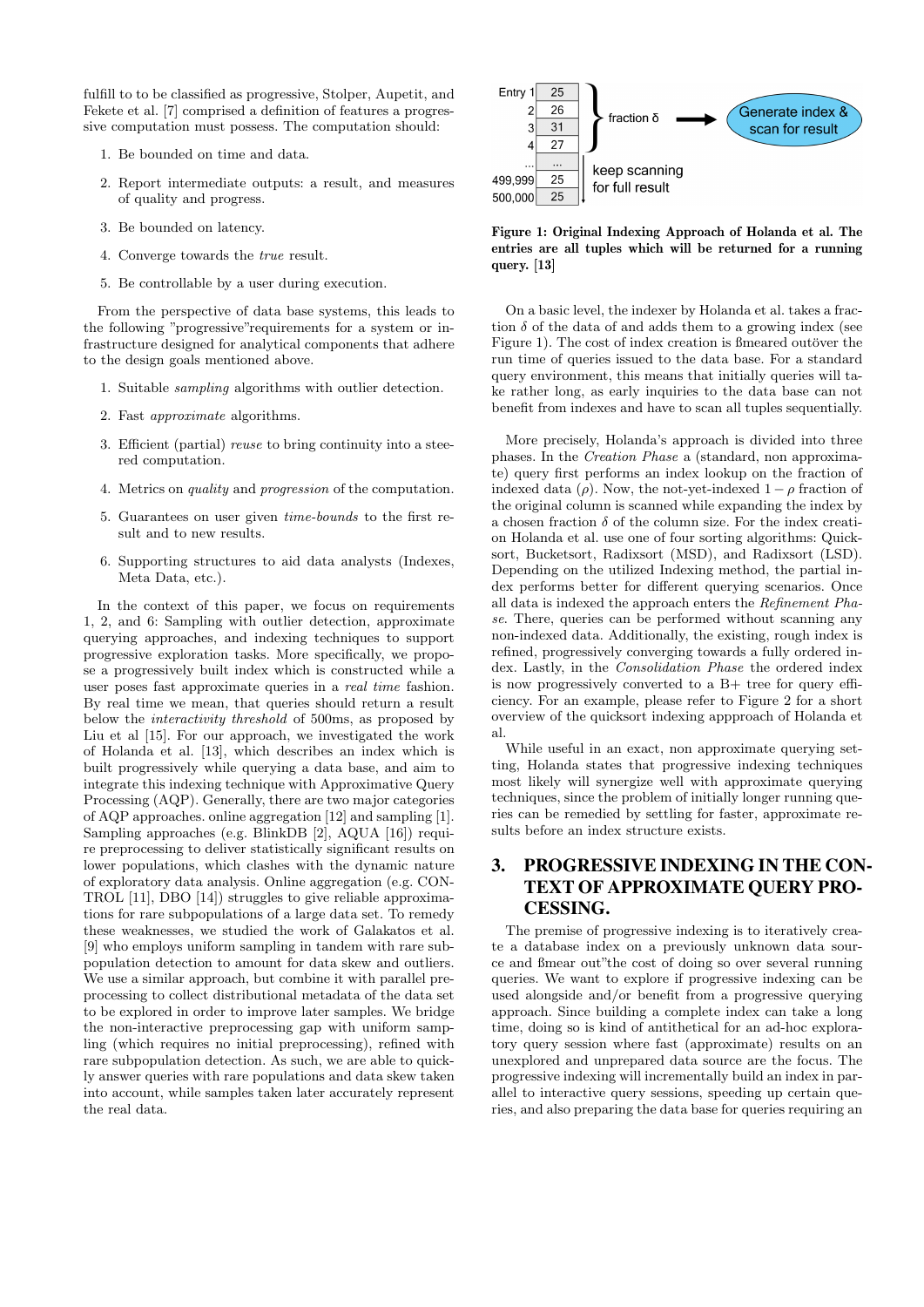

Figure 2: Example of progressive Indexing using Quicksort showing the Creation, Refinement, and Consolidation phases. [13]

exact result. The synergy with approximate querying largely stems from the fact, that approximate / progressive queries don't have to scan the complete data base for a query which is fired against a data base with no index whatsoever. If only a subset of tuples is retrieved initially, the indexing can be done in a more dynamic manner alongside of a fluid "real timeuser interaction from the start. To explore this venue, we built a prototype comparing the suitability of various sampling / indexing techniques based on Holanda's work in the scope ([19]) of approximate querying applications. Roughly explained, our approach first enters a preparatory stage in which facilities for the progressive index are created and meta-data to ensure statistically significant samples is collected. After this initial stage the partial index is in place and populated in parallel to approximate querying sessions. To keep the system interactive, during the preparatory stage queries can be answered in parallel, albeit not with data skew or outliers taken into account.

The following features are our main contributions which differentiate our approach to the work of Holanda et al. First, we keep an absolute number s of tuples instead of a certain fraction  $\delta$  of the complete data set to determine how many tuples to index, since we have no clue how many rows the data set to be inspected has. Also, not only do we partially index the complete set per query, we also employ approximate query processing and trade accuracy of results for speed concerning the answering of queries during all stages of querying. In the same vein, we supplement our sampling approaches with rare population indexing to improve the statistical significance of samples taken from the original data.

For a high-level overview of the architecture of the query and sampling engine, please refer to Figure 3.

#### 3.1 Initial Sampling and Preprocessing

Since in an approximate environment the cardinality of the complete data base is unknown, it is impossible to just determine some fraction  $\delta$  of the complete data set which should be indexed per query. Since for our case we always take (increasing) samples of the complete data, we index  $s$ many tuples, where  $s$  is the size of the sample (See Figure 4). A nice side effect of this approach is, that an initial partial index is available much earlier, as the query only processes



Figure 3: Flowchart of the interaction between query engine and sampler.



Figure 4: Modified Indexing Approach of Holanda et al. To account for Approximate Querying Techniques.

a subset of the complete data set and does not have to scan the complete data set.

Approximate results require a random sample to be statistically relevant. Taking just the first  $\delta$  rows as a sample like in the original implementation would not return good results. As Galakatos et al. point out [6], we require some initial knowledge about a data set to be able to reach some modicum of statistical significance with standard sampling methods (like the total row count for example). To solve this dilemma, we utilize Reservoir Sampling [20] to create the first sample. Since reservoir sampling misses any skew or outliers in the data, we combine the Reservoir Sampling technique with preprocessing of the data to be streamed to make the following samples more representative of the real data set. We count the number of rows of the data set as and record the count of attribute groups to get meta data about a columns distribution and the replacement probability for each row, as shown in Algorithm 1. While a preprocessing step might seem to go against to the requirements of the progressive paradigm, we deem it acceptable as queries can already be answered during the preprocessing, albeit with less accurate results.

#### *3.1.1 Rare Population Indexing*

Together with the reservoir sample, we build another sample that takes rare attribute values into account. To do this, we designate a certain fraction  $\theta$  as a threshold for a value to count as rare. For this we use the current row count and attribute distribution gained during the reservoir preprocessing. Any attribute appearing for a fraction of less than  $\theta$ of the row count will be sampled separately. Since the row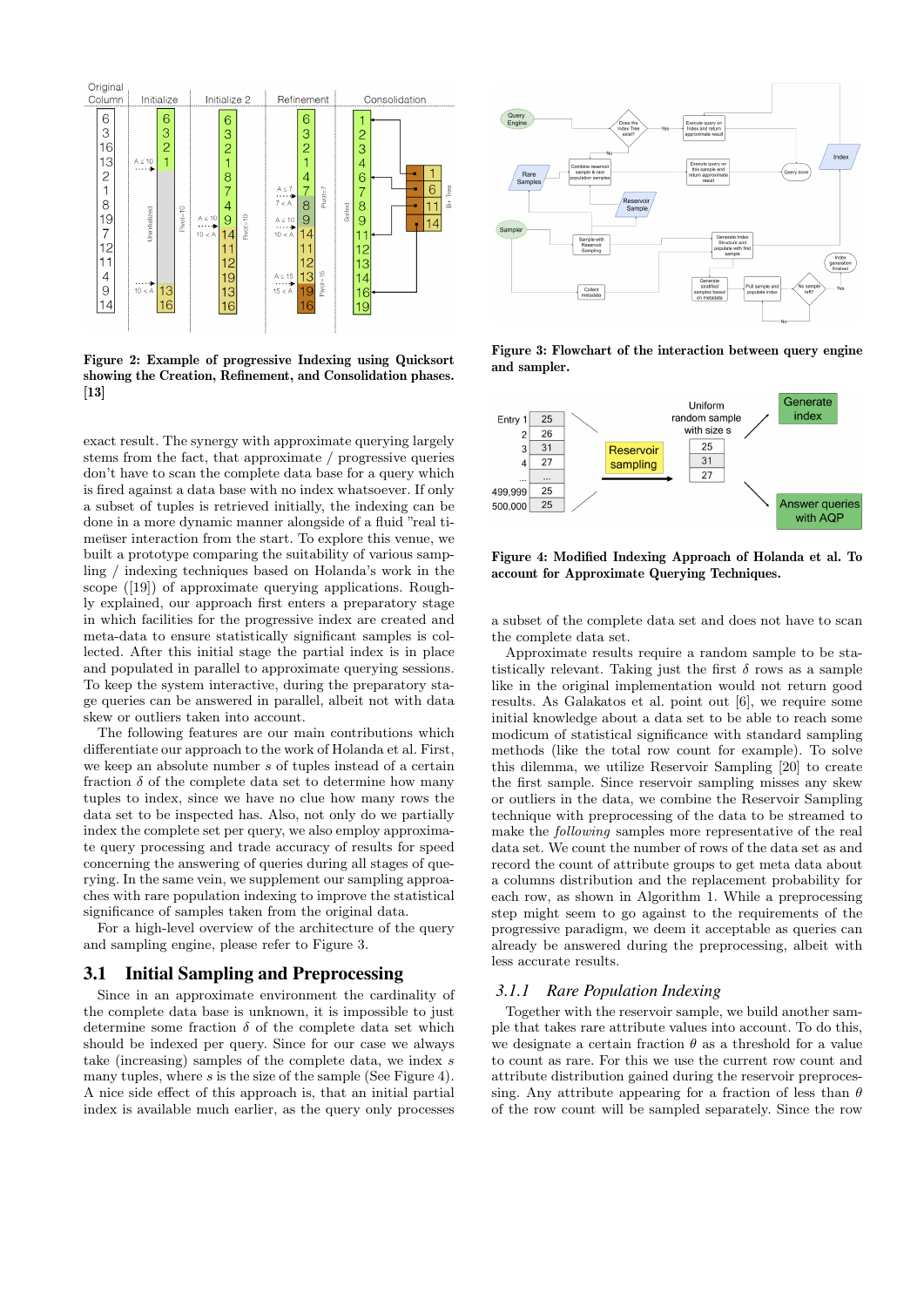count increases during iteration, we have to continuously check if we still consider an attribute rare. Once an attribute is deemed rare, it will be removed from the rare sample pool if it appears more often than  $(\theta * 2) * current row count$ . Using this method will provide sufficient entries in the sample for rare groups and thus more interesting results, even in the early phases of sampling. The rare samples however will be discarded when the system switches to static sampling to guarantee the correct distribution and proper randomness (See Algorithm 1).

Algorithm 1: Modified Reservoir Sampling

```
Input: Data stream to record distribution from.
  Output: Random uniform sample of dataset, random
          samples from rare populations.
1 rowcount \leftarrow 0;
2 rareThreshold \leftarrow 0;
3 groupCounts ← initialize dictionary;
4 sample \leftarrow initialize sample;
5 for each row in datastream do
 \frac{1}{6} groupCounts \leftarrow occurence of att. value;
\tau | rowCount += 1;
\textbf{s} if length of sample \langle max. sample size then
9 add row to sample:
10 else
11 | replacement prob. \leftarrow sample size / rowcount;
12 if value gets replaced then
13 replacedRow \leftarrow rand. row in curr. sample:
14 | | replace row with new row;
15 if replacedRow is rare then
16 | | | resample replaced row in separate
                 sample
17 \parallel \parallel end
18 else
19 | if row is a rare entry then
20 | | | resample row in separate sample
21 end
_{22} end
23 end
24 rareThreshold \leftarrow rowCount * \theta;
25 end
```
# 3.2 Early Query Executions

Early queries encompass all queries that are executed before any index is built. The set of tuples these queries are executed on is a combination of the existing random uniform reservoir sample and parts of the random samples for rare populations. If the tuples of the reservoir sample contain too few of any rare attribute value, tuples contained in the separate index of rare populations will be randomly added so that they are not overlooked. This will produce more reliable results than straight reservoir sampling, even if they are somewhat biased. Mind this mode of querying is only temporary, as it is only included to bridge the time needed to preprocess the data set and create the initial index structure which incorporates a stratified sampling approach to take into account data skew and rare populations.

## 3.3 Index Generation

After having created an initial random sample and a full pass over the data to collect distributional metadata, a par-



Figure 5: Creation of the Adjusted Stratified Sample based on the distribution of the age column

tial index tree is created. For this we have implemented the Progressive Radixsort (MSD) method, similar to Holanda et al. [13]. From the initial preprocessing, we create a B+ tree index structure for each column in accordance of the amount of different attribute instances we observed. Into this index tree the original reservoir sample is then inserted. Now, this index tree will bee populated with more samples over time, utilizing any down-time during a user session. As mentioned earlier in this section, we collected metadata during the initial sampling step about the distribution of the data. Thus, all future samples which are used to populate the index structure can be chosen so that they reflect the distribution of the original data using a stratified sampling [5] approach. Data samples are thus pulled randomly from their respective groups and not just randomly overall. Once an (approximate) query is issued, the progressive indexing is paused, and the query is only answered by tuples already indexed. If an extreme skew is present, it can easily happen that samples would include less than one entry to reflect the correct distribution. We opt to include at least one of these very rare datapoints with each sample as illustrated in Figure 5, since outliers often are a point of interest for exploratory data analysis. The distribution in the index is thus slightly off in the beginning, but since the implementation keeps pulling samples continuously, this error will correct itself quickly over time. This also guarantees that enough rare entries are available early to create meaningful approximations. When the samples are generated, they are pulled and indexed sequentially until the data is exhausted. At this point, the index is fully built and all future queries will run with the full index. Note, that while later approximate queries take longer due to the ever increasing number of stratified tuples entered into the index, the gain in result accuracy is usually worth it. While Holanda's original approach only refines the coarse index into a B+ tree after all data has been indexed, we chose to refine the index immediately after indexing a new fragment of the original data. The small overhead of immediate refinement to a full B+ tree allows for much faster queries than on a coarse index. There queries would quickly reach undesirable delays if issued over large indexes. If the index becomes too large that querying it completely becomes too costly, we can resort either to querying only a statistically relevant sample of the index or to pruning the index to a subset of the original data. To keep these approximate queries or pruned indexes statisti-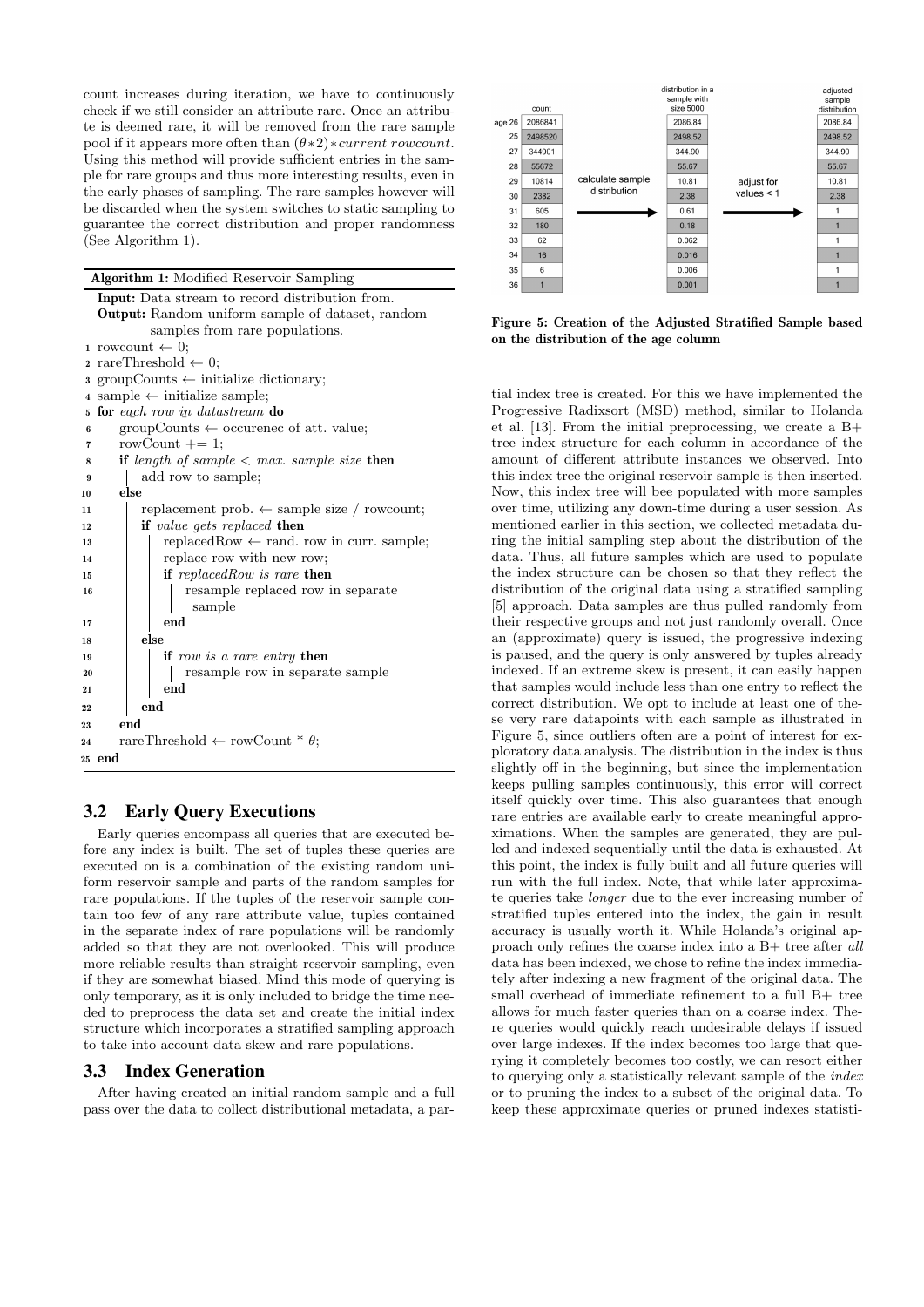

Figure 6: Distribution of the age value of the test data set.

cally relevant, we reference the distributional metadata to create an appropriate approximation of the original data. It should be obvious, that at this point, the index structure is not only useful for approximate queries, but will also serve in scenarios where exact results are required.

#### 4. EVALUATION

Since it is not really interesting if the queries themselves are faster for an approximate setting instead of a contemporary setting, we will focus on comparing the time until the progressive indexing converges to a full query compared to the approach of Holanda et al., and how well the stratified index manages to account for data skew while uncompleted.

#### 4.1 Setup

For the evaluation, we have implemented the system in Python version 3.8.3. The experiments were run on a machine with an Intel 6700k processor at 4.4GHz and 32GB of DDR4 RAM at 2133MHz.

#### 4.2 Data

We have generated a dataset with five million rows containing data about the age, salary and received tips of waiters. To test the indexing prototype, we made sure to integrate different value distributions and amount of skew into the data. The tip tuples are uniformly distributed. The distribution of the age and salary values (see Figures 6 and 7) is each skewed towards a particular value range.

#### 4.3 Time until Index Convergence

For this experiment, we implemented progressive indexing in a similar fashion as Holanda et al. demonstrated in their approach (specifically the Radix MSD variation in its base form) and ran it on the same data set. Only one index on the 'age' column was constructed. Each second we repeatedly issued a simple query (age  $\geq$  32) until the index converged. We did not implement the adaptive indexing budget proposed by Holanda et al., but instead set the to-be-indexed fraction with each query to 10%. The sample size for our version was again set to 5000. In Figure 8 we can see that a progressive indexing approach greatly benefits from approximate querying techniques. The base version takes 404



Figure 7: Distribution of the salary value of the test data set.



Figure 8: Duration for the B+ index reaching full convergence while repeatedly issuing the simple query (age  $\geq$  32).

seconds to a fully converted index, while our approach only takes 18 seconds. We thus reach index convergence roughly 22 times faster than the original approach. This is mostly due to the fact that the original approach relies on queries always ranging over the complete data base to further generate the index. As a result, the index cannot be constructed further until the current query has finished processing all tuples. Our solution on the other hand utilizes the much shorter time to return of approximate queries to be able to quickly construct an index.

#### 4.4 Accounting for Data Skew

In this experiment, we looked at how well our sampling approach can handle data skew. For this, we ran a count ('age') query run once with an initial reservoir sample generated in the first step before a stratified index is built, and afterwards on a reservoir sample including rare subpopulation sampling. The sample size for this test was 5000. Figure 9 shows the pitfall of standard reservoir sampling. Since the values 25 and 26 represent the bulk of the entries, other entries are easily missed. Especially the rare outliers are excee-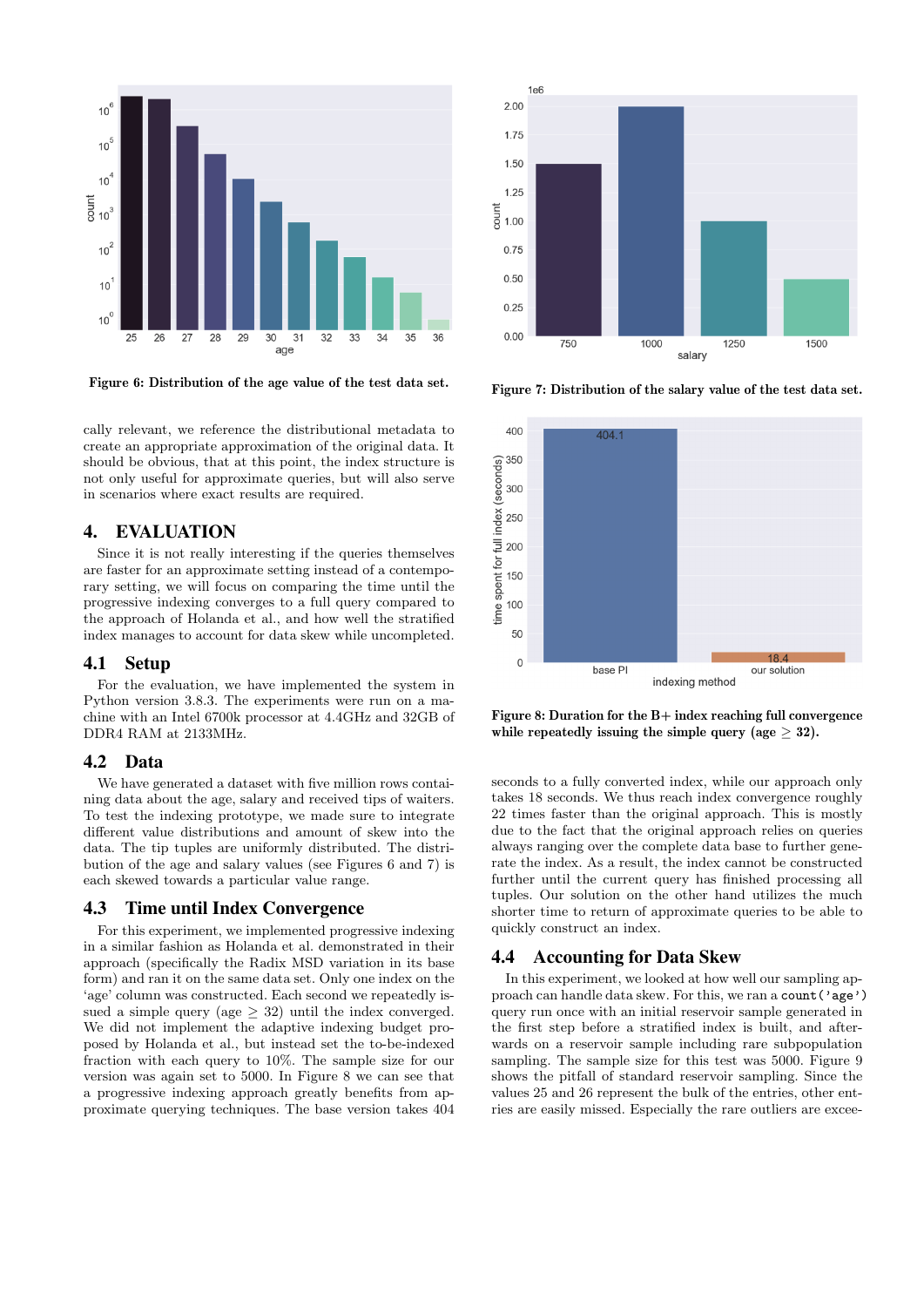

Figure 9: Distribution of a sample of salary values taken with reservoir sampling.



Figure 10: Distribution of a sample of salary values taken with stratified sampling.

dingly unlikely to be included in the initial sample. Figure 10 shows the impact rare population sampling strategy can have on a sample of the same size. Even exceedingly rare outliers (age 30-36) are included in the sample. While not correct, this sample composition is a much better representation of the real data set. Here we can see the advantage of including rare population sampling in addition to reservoir sampling until we have a true stratified sample. When the stratified index structure is built later, data skew largely stops being a problem as we now know the distribution of values. As shown in Figure 5, the distribution is not exact simply because we can not include fractions of tuples, but good enough to give a quite accurate picture of the complete data.

## 5. CONCLUSION AND OUTLOOK

For this work we prototyped a progressive indexing approach usable in an approximate querying environment inspired by a Progressive Indexing approach by Holanda et al. [13]. The AQP environment leads to significantly lower query execution times, even when the data is not fully indexed. To make these approximate results more significant. we combined reservoir sampling, meta data collection (rare population sampling) and a stratified sampling approach to remedy for the intrinsic inaccuracy of approximate queries. Our evaluation results confirm Holanda's assumption that the progressive indexing approach benefits greatly from the much faster time to return of approximate queries on nonindexed data. For future work on this topic, we identified two major areas of potential improvements: Including an indexing budget, and expanding the stratified sampling strategy. In the original approach by Holanda et al., an indexing bud-

get was used to automatically adjust how much of the query time should be used for indexing. We could imagine a similar solution for automatically determining the sample size for the progressive index in an approximate query environment. For the stratified sampling, we chose a very simple solution to determine how the samples should be generated by just relying on the skew of one column. In a real environment, this might not be viable since other columns might be just as interesting. Creating a more refined scheme to account for skew found in several attributes would further increase the reliability of the partial results returned by approximate queries with our proposed indexing strategy.

## 6. REFERENCES

- [1] S. Acharya, P. B. Gibbons, and V. Poosala. Congressional samples for approximate answering of group-by queries. In W. Chen, J. F. Naughton, and P. A. Bernstein, editors, Proceedings of the 2000 ACM SIGMOD International Conference on Management of Data, May 16-18, 2000, Dallas, Texas, USA, pages 487–498. ACM, 2000.
- [2] S. Agarwal, A. Panda, B. Mozafari, S. Madden, and I. Stoica. Blinkdb: Queries with bounded errors and bounded response times on very large data. CoRR, abs/1203.5485, 2012.
- [3] M. Angelini, T. May, G. Santucci, and H.-J. Schulz. On quality indicators for progressive visual analytics. 06 2019.
- [4] M. Angelini, G. Santucci, H. Schumann, and H. Schulz. A review and characterization of progressive visual analytics. Informatics, 5(3):31, 2018.
- [5] M. P. Cohen. Stratified sampling. In M. Lovric, editor, International Encyclopedia of Statistical Science, pages 1547–1550. Springer, 2011.
- [6] K. Dursun, C. Binnig, U. Çetintemel, and T. Kraska. Revisiting reuse in main memory database systems.  $CoRR$ , abs/1608.05678, 2016.
- [7] J. Fekete, D. Fisher, A. Nandi, and M. Sedlmair. Progressive data analysis and visualization (dagstuhl seminar 18411). Dagstuhl Reports, 8(10):1–40, 2018.
- [8] J. Fekete and R. Primet. Progressive analytics: A computation paradigm for exploratory data analysis. CoRR, abs/1607.05162, 2016.
- [9] A. Galakatos, A. Crotty, E. Zgraggen, C. Binnig, and T. Kraska. Revisiting reuse for approximate query processing. PVLDB, 10(10):1142–1153, 2017.
- [10] A. Gogolou, T. Tsandilas, T. Palpanas, and A. Bezerianos. Progressive similarity search on time series data. In Proceedings of the Workshops of the EDBT/ICDT 2019 Joint Conference, EDBT/ICDT 2019, Lisbon, Portugal, March 26, 2019, 2019.
- [11] J. M. Hellerstein, R. Avnur, A. Chou, C. Hidber, C. Olston, V. Raman, T. Roth, and P. J. Haas. Interactive data analysis: The control project. Computer, 32(8):51–59, 1999.
- [12] J. M. Hellerstein, P. J. Haas, and H. J. Wang. Online aggregation. In J. Peckham, editor, SIGMOD 1997, Proceedings ACM SIGMOD International Conference on Management of Data, May 13-15, 1997, Tucson, Arizona, USA, pages 171–182. ACM Press, 1997.
- [13] P. Holanda, S. Manegold, H. Mühleisen, and M. Raasveldt. Progressive indexes: Indexing for